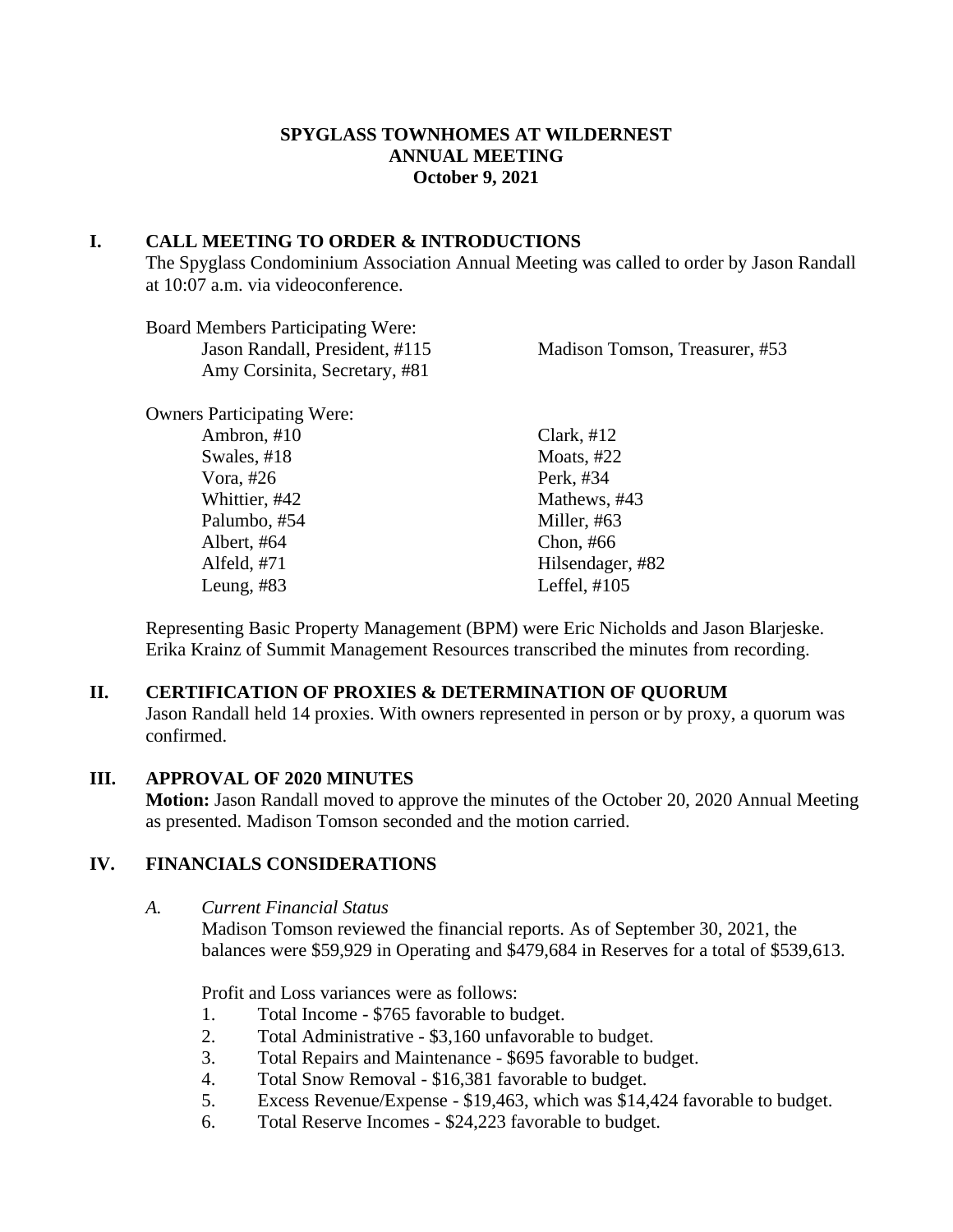- 7. Total Reserve Expense \$3,500 unfavorable to budget due to an overage in the painting expense.
- 8. Excess Reserve Revenue/Expense \$14,754, which was \$20,723 favorable to budget.

#### *B. 2022 Budget Review & Ratification*

Madison Tomson reviewed highlights of the proposed 2022 Budget. There will not be any increase to dues.

- 1. Insurance  $-5\%$  increase to \$38,000.
- 2. Resale Reserve Contribution \$5,000 decrease.
- 3. Reserve Projects \$70,598 for garage doors and \$53,758 for retaining walls per the Reserve Study.

**Motion:** Amy Corsinita moved to ratify the 2022 Budget as presented. Joan Moats seconded and the motion carried.

# **V. PRESIDENT'S REPORT**

Jason Randall thanked the owners who help make Spyglass a great community, with particular mention of John Loren?? (can't find a name on the list that sounds anything like that) and Mary ?? (no last name mentioned), who have done a great deal of landscaping work, and Bob ??, who moves his Xfinity truck every week to provide access for trash removal. He thanked Amy Corsinita and Madison Tomson for organizing another successful community garage sale and lunch for the participants. He suggested organizing some type of community event during the summer. There was no Owner Work Day this year, due to the cost of lumber and the overall good condition of the property. He thanked the BPM staff for their work on behalf of the Association. The second half of the exterior painting was completed this year. The next big project will be re-siding, which will be postponed as long as possible. A snowplowing contract has been executed for this winter. The Board is investigating full garage door replacement since the replacements for the lower panels are no longer available. There have been positive comments about the lighting project that was completed two years ago. There are two young moose frequenting the property. Owners were reminded to keep their dogs on leashes and to break down cardboard boxes before disposing of them in the dumpster.

# **VI. BPM MANAGEMENT REPORT**

Eric Nicholds reviewed the following items:

- 1. The exterior painting was completed. He noted that an outside water source may need to be considered to enable the painters to power wash the siding the next time the buildings are stained.
- 2. The vent caps were repaired or replaced as needed.
- 3. The garage door for Unit 42 was repaired after it was hit by the snowplow.
- 4. Drywall repairs were completed for the Unit 44 garage after a roof leak.
- 5. New heat tape was installed on the flat roofs.
- 6. Kane Electric will be inspecting all exterior outlets to ensure they are appropriate for outdoor use.
- 7. New building numbers will be reinstalled.
- 8. E&A will be providing plowing service for this winter.
- 9. A load of gravel was delivered and distributed in areas of the parking lot as needed.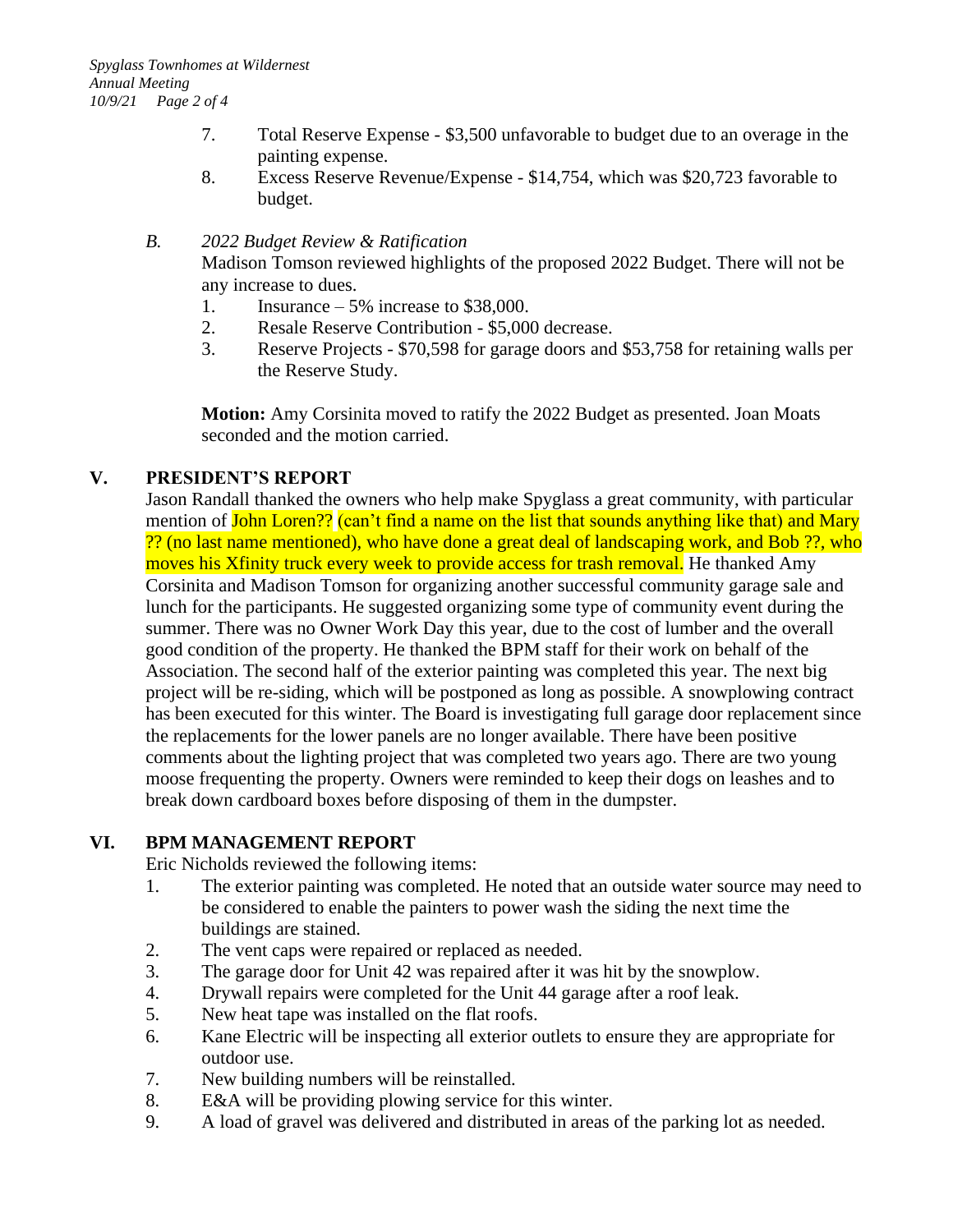## **VII. OLD BUSINESS**

#### *A. Dumpsters*

There have been some owner requests for a dumpster that is easier to use but is still bear-proof. Eric Nicholds commented that building an enclosure would be the best option. The dumpsters with side access doors are not very efficient since the bags accumulate by the opening and the rest of the space remains unused.

#### **VIII. NEW BUSINESS**

#### *A. Trimming Trees*

Owners were reminded to trim tree branches that have grown over the walkways or up against the siding.

#### *B. Unit 46 Tree Transplant Request*

The Board can consider transplanting the tree that is growing by the electrical area of the unit. Eric Nicholds noted that if transplanted, the tree will need to be watered.

# *C. Decks*

The decks are painted on the same cycle as the building siding. Additional painting between the cycles is an individual owner responsibility. Owners can request the code for the Sherwin Williams paint from Jason Randall.

#### *D. Garage Doors*

The Board will continue to explore options for garage door replacement.

# **IX. ELECTION OF DIRECTORS**

The term of Madison Tomson expired this year and she was willing to run for re-election. There was one vacant Board seat. Bill Albert self-nominated There were no other nominations from the floor.

**Motion:** Jason Randall moved to elect Madison Tomson and Bill Albert to the Board. Mark Mathews seconded and the motion carried.

# **X. HOMEOWNER FORUM**

Owner questions and comments addressed the following topics:

- 1. Railings A question was raised regarding the addition of railings to some of the staircases that do not have them. Jason Randall responded that if there is consensus among the unit owners who use the staircase, the Board could consider the project. He recommended sending a photo to the Board but noted there currently a contractor shortage and it is difficult to get projects done.
- 2. Smoking There was a request to enact a rule prohibiting smoking on the decks. Jason Randall responded that this can be added, but noted it is difficult to enforce.
- 3. Parking A Power Point presentation was submitted to the Board last night for expanding the parking for Unit 12 but they have not had an opportunity to review it. The Board requested a schematic drawing of the proposed solution for consideration.
- 4. Deck Expansions BPM has plans for the two sizes of decks that can be built.